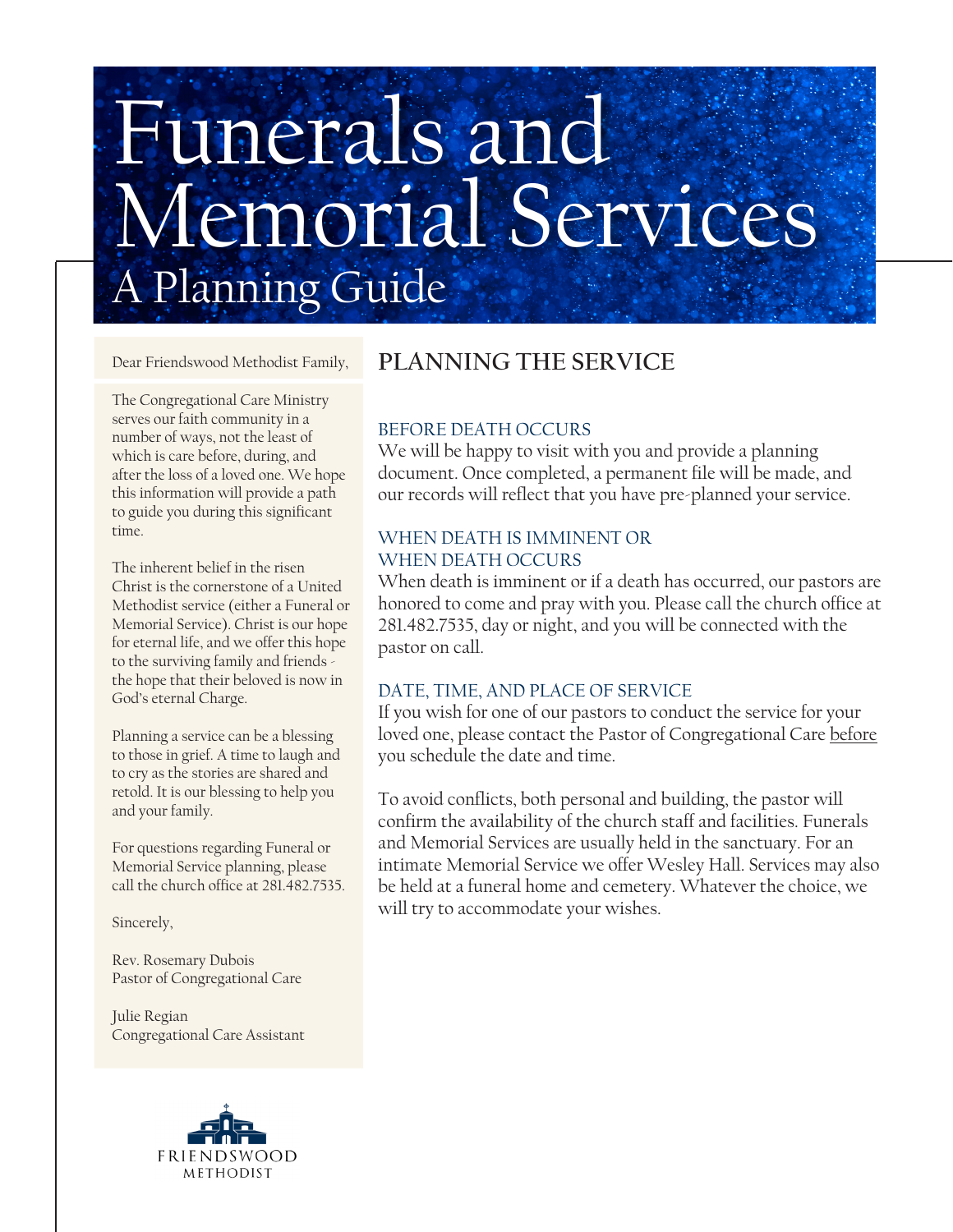## **ORDER OF WORSHIP**

This is the typical order of worship used at Friendswood Methodist for Funerals and Memorial Services:

Prelude

Family Entrance

Military Flag Presentation (if applicable, arrangements made through a funeral home)

Words of Grace and Greeting

Prayer

Congregational Hymn or Solo

Words of Remembrance (selected speakers)

Congregational Hymn or Solo

Scripture

Words of Hope (message offered by the officiating pastor)

Apostle's Creed

The Lord's Prayer

Congregational Hymn or Solo

Dismissal with Blessing

Family Recessional

Going Forth

## TYPE OF SERVICE

There are several types of services to consider:

- 1. A traditional funeral (where the casket is present), graveside to follow The casket will be closed prior to the beginning of the service and will remain closed.
- 2. A memorial service (where there is no casket), cremation or burial has already occurred
- 3. A graveside service only
- 4. A graveside service prior to the memorial service

Additionally, a visitation can be scheduled before the service on the service day if the service is held at the church. If the service is held at a funeral home or cemetery, arrangements can be made with them to have a visitation the evening before or the day of the service.

A reception can be held following the service in Wesley Hall. The Bereavement Committee will provide the food and the servers.

## MAKING SERVICE PLANS

Following the selection of the date, time, place and type of service, the pastor will arrange to meet with the family and plan the service. This will be a time to select favorite scriptures and discuss musical choices as well. If the service is being held at the church, the church will provide the bulletins for the service. It is helpful if you can bring to this meeting a good quality picture of your loved one to be used for the cover of the bulletin.

## **FFES**

Friendswood Methodist offers the use of the facilities and a reception for your guests at no cost for members. Fees for the following service participants and technicians include: organist/ pianist \$200; soloist \$100; sound technician \$100; video technician (if showing a slide show before the service or at the reception) \$100. Please make payment to each individual providing a service. The names of these individuals can be obtained from the officiating pastor. Honorariums for others participating or assisting with the service are left to the discretion of the family.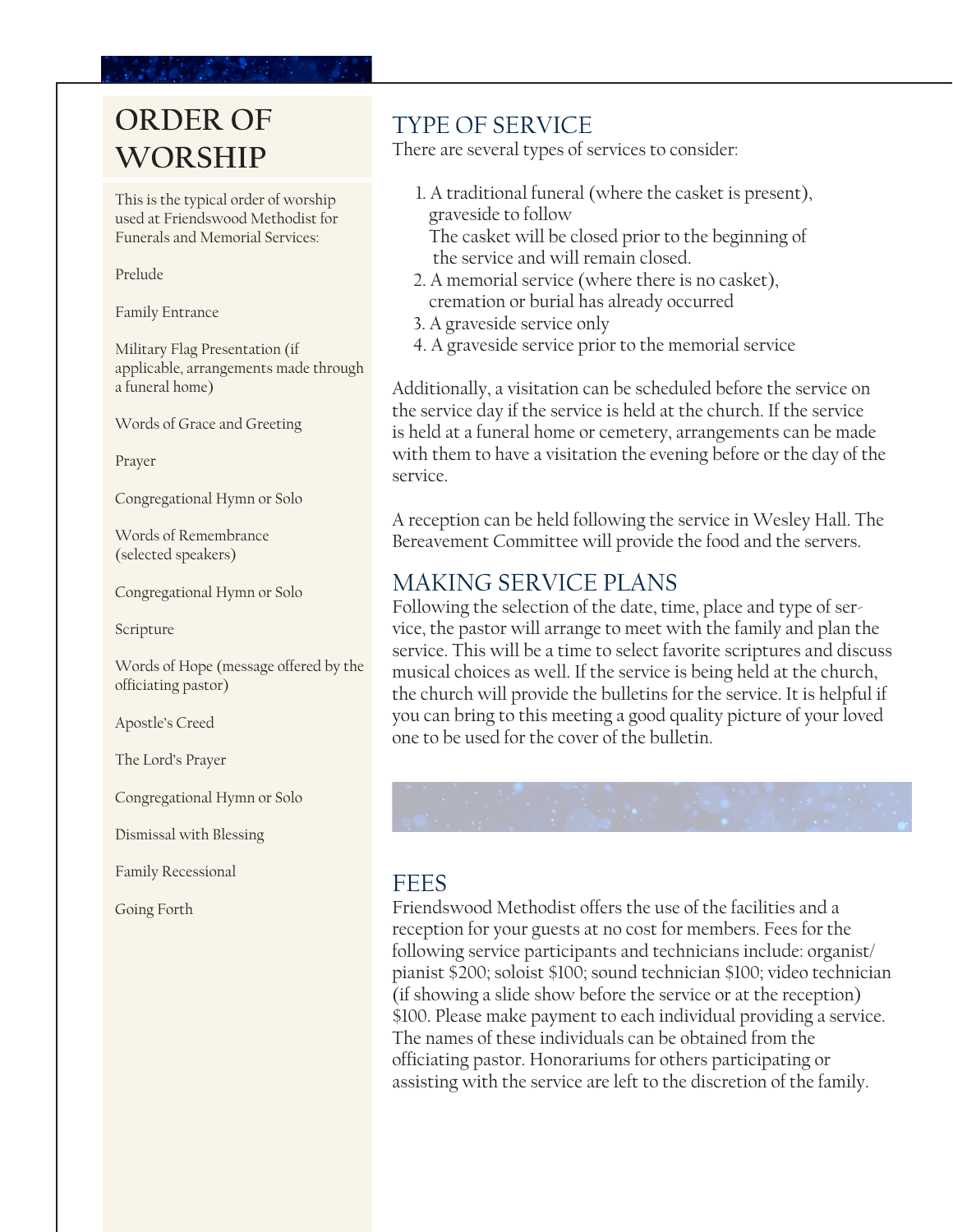## **SCRIPTURE**

Scripture is another way to enhance the funeral/memorial experience. If there is a particular scripture that you would like to have used in the service, please plan to share this with the pastor during the planning meeting. This could be a scripture that was a favorite of your loved one or a scripture that provides comfort and hope to you during this time. The pastor can select a scripture appropriate for the service if you do not have a particular scripture in mind.

SUGGESTED SCRIPTURES Psalm 23 The Lord is my shepherd

Psalm 130 Out of the depths I cry to the Lord

Isaiah 40:28-31 Do you not know?

Ecclesiastes 3:1-15 There is a time for everything

Matthew 5:1-12 The Beatitudes

Matthew 18:3-4, 10, 14 I tell you the truth

Matthew 19:14 Let the little children come to me

John 3:16 God so loved the world

John 11:1-4, 20-27, 32-35, 38-44 The raising of Lazarus

John 14:1-4, 18-19, 25-27 Do not let your hearts be troubled

Romans 8:31b-32, 35-39 If God is for us

1 Corinthians 13:1-13 If I speak in the tongues

1 Corinthians 15:51-57 Listen, I tell you a mystery

Revelation 21:1-5 Then I saw a new heaven

## FLOWERS

Floral offerings are a wonderful way to pay tribute to a loved one. The beautiful plants and blooms honor God's creation of life. It is common to have a flower arrangement for the casket or the altar.

Immediately following the service and reception, the removal of the arrangements is the responsibility of the family or the funeral home. Typically, the flower arrangements on the altar are placed in an urn belonging to the church. After the service and reception, the arrangement can be lifted out of the urn to take, leaving the urn on the altar.

#### MEMORABILIA

Frequently, family members set up a memory table in the foyer of the worship center with photos, albums, awards or certificates of achievement, hobby examples, or other personal items relating to their loved one. We provide the table and cloth for these displays. If a reception is being held, simple displays can be transferred to Wesley Hall during the service by a church volunteer.

## MEMORIAL GIFTS

Memorial gifts provide a meaningful way for individuals, families, and groups to witness their thanksgiving for the life of a loved one. To give a gift in another's memory is a faithful expression of respect and love that goes beyond death. Families requesting memorials be made to Friendswood Methodist can designate a specific ministry area.



## AFTER CARE

Your church does not want you to feel you are alone following your loss. We send grief booklets through the first year which offer words of hope and encouragement.

There is also a special time of remembrance in all of the services on All Saints' Sunday (the first Sunday in November).

For information regarding additional grief support, please contact the church office at 281.482.7535.